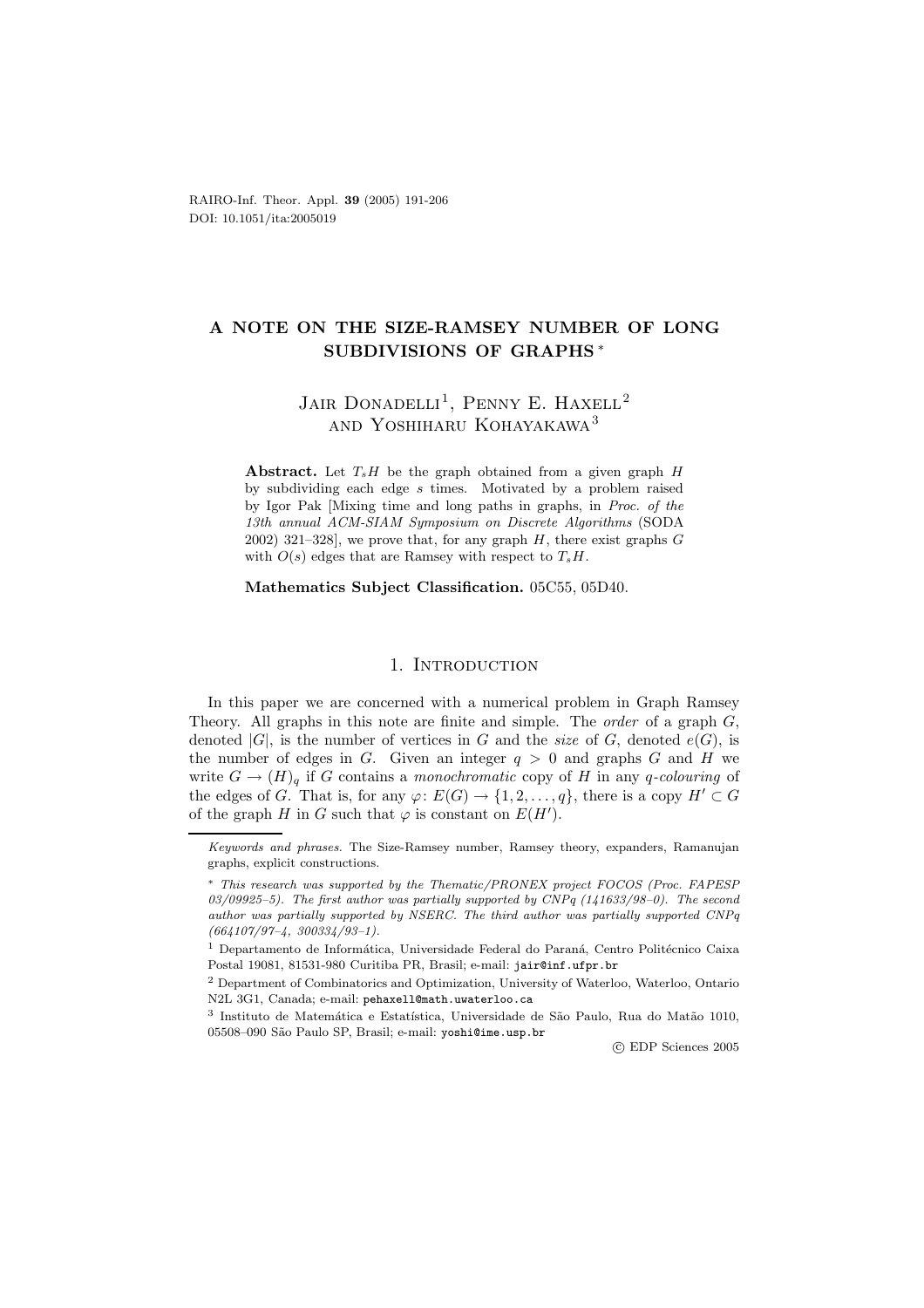The *size-Ramsey number*  $\hat{r}_q(H)$  of a graph H is the smallest number of edges in a graph G such that  $G \to (H)_{q}$ , that is,

$$
\hat{r}_q(H) = \min \left\{ e(G) \colon G \to (H)_q \right\}.
$$

Denote by  $r_q(H)$  the (ordinary) *Ramsey number* of the graph H, that is,  $r_q(H)$  =  $\min\{n \in \mathbb{N} : K^n \to (H)_q\},\$  where  $K^n$  denotes the complete graph on n vertices. As usual, let  $\Delta(H)$  be the maximal degree in H and let  $\tau(H)$  be the minimal number of vertices of H representing all its edges. The second inequality in

$$
\frac{1}{2}\Delta(H)\tau(H) \leq \hat{r}_q(H) \leq \binom{r_q(H)}{2} \tag{1.1}
$$

is immediate from the definitions of  $\hat{r}_q(H)$  and  $r_q(H)$ ; the first inequality in (1.1), due to Beck [4], follows from the following argument. Fix a graph G such that  $G \rightarrow$  $(H)$ <sub>a</sub>. Colour an edge of G blue if at least one of its endpoints has degree at least  $\Delta(H)$ , otherwise colour the edge with any colour different from blue. As  $G \rightarrow$  $(H)$ <sub>q</sub> we conclude that there must exist a blue copy of H in G, and this implies that the number of edges in G has to be at least  $(1/2)\Delta(H)\tau(H)$ .

The investigation of size-Ramsey numbers was proposed by Erdős, Faudree, Rousseau and Schelp [8] in 1978 when, for example, they studied the size-Ramsey number of star forests and raised some questions concerning  $\hat{r}_2(P^n)$ , where  $P^n$ is the path on n vertices. Beck [4], using the probabilistic method, proved the surprising fact that  $\hat{r}_q(P^n) \leqslant cn$ , where  $c = c(q)$  is a positive constant, settling a one-hundred-dollar question of Erdős.

Explicit examples of linear sized graphs that are Ramsey for  $P<sup>n</sup>$  were given by Alon and Chung [1], that is, they showed how to construct explicitly graphs G with  $O(n)$  edges such that  $G \to (P^n)_q$ .

Erdős and Graham [9] proved that the Ramsey number  $r_q(T)$  of a tree T satisfies

$$
\left\lfloor \frac{1}{2}(q+1)\right\rfloor (\tau(T)-1) < r_q(T) \leqslant 2qe(T) + 1. \tag{1.2}
$$

It follows from the upper bound in (1.2) that the size-Ramsey number  $\hat{r}_q(T)$  of a tree T is  $O(q^2|T|^2)$ . In view of Beck's lower bound given in (1.1), we see that there exist trees T that have size-Ramsey number  $\Omega(|T|^2)$ . However, as proved by Friedman and Pippenger [11] (see also [13, 18]), the size-Ramsey number of trees of bounded degree is linear in the size of the tree. (See [15–17] for more on tree embeddings.) It was proved in [14] that cycles also have linear size-Ramsey numbers.

Beck [5] asked whether  $\hat{r}_2(H)$  is always linear in the size of H for graphs H of bounded degree, and this was settled in the negative by Rödl and Szemerédi [30], who proved that there are graphs of order  $n$ , maximum degree 3, and size-Ramsey number  $\Omega(n(\log n)^{1/60})$ . The authors in [30] conjecture that, for some  $\varepsilon = \varepsilon(\Delta) >$ 0, we have

$$
n^{1+\varepsilon} \leq \hat{r}(n,\Delta) \leq n^{2-\varepsilon},\tag{1.3}
$$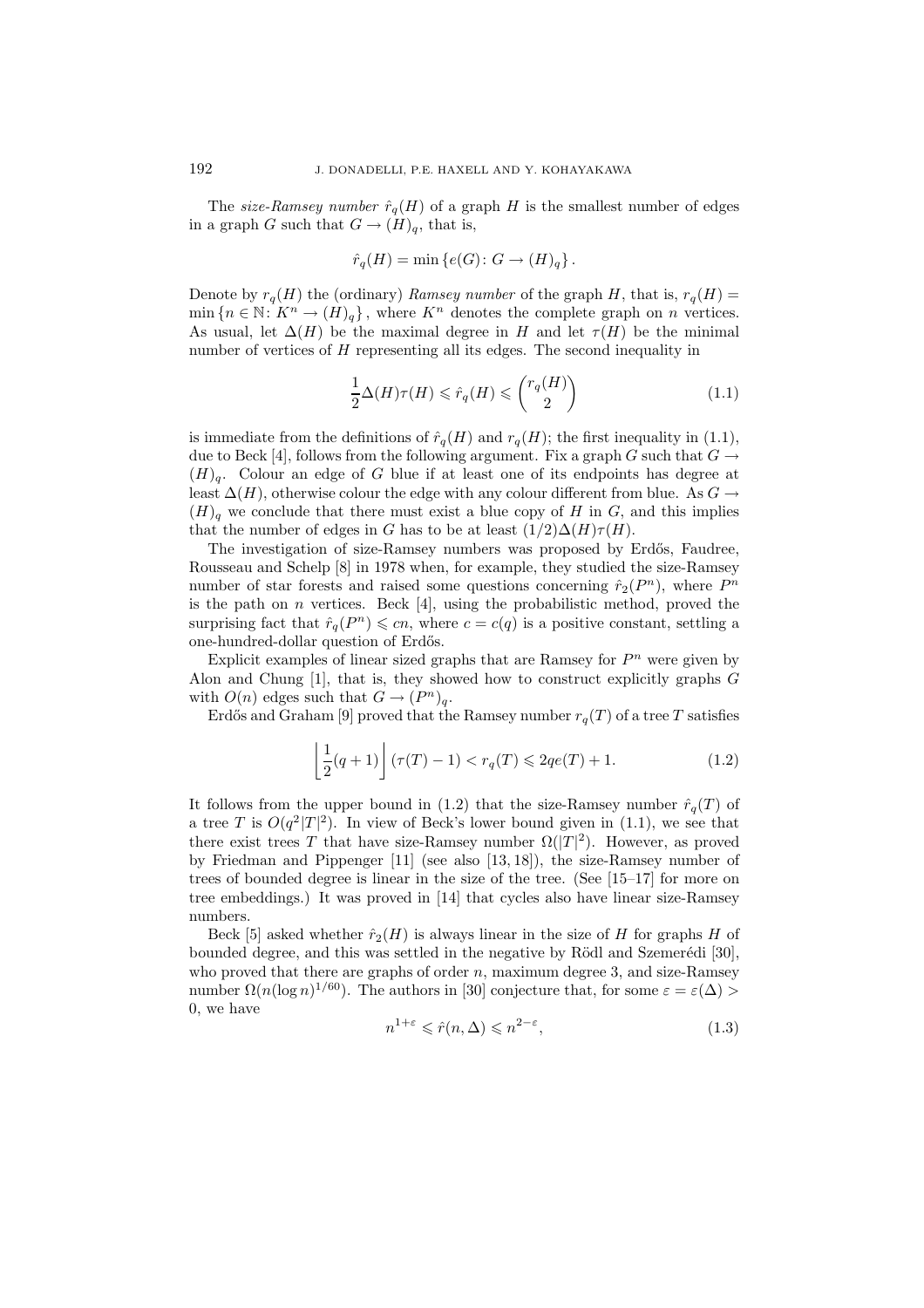where  $\hat{r}(n, \Delta)$  is the maximum of  $\hat{r}_2(H)$  over all graphs H on n vertices and of maximum degree at most  $\Delta$ . The upper bound in (1.3) has been proved by Kohayakawa, Rödl and Szemerédi (see [20]). For further recent results on size-Ramsey numbers, see [10, 26, 27, 29].

#### 1.1. STATEMENT OF THE MAIN RESULT

Given a graph H and a function  $s: E(H) \to \mathbb{N}$ , let the *s*-*subdivision*  $T_sH$  of H be the graph obtained from  $H$  by replacing each edge  $e$  in  $H$  with an independent path of length  $s(e) + 1$  joining the endpoints of e. Clearly, this is equivalent to subdividing  $s(e)$  times every edge e of H. Thus, if s is constantly 0, then  $T_sH = H$ . If s is bounded from below and from above by  $\ell$  and  $u$ , then we write  $\ell \leqslant s \leqslant u$ .

Pak [25] conjectures that the size-Ramsey number of subdivided graphs is linear if the edges are subdivided enough times. His conjecture can be read as follows.

**Conjecture 1.1.** There is an absolute constant c for which the following holds. For all integers  $q \geq 2$  and d, there is a constant  $C_{q,d}$  such that if H is a graph with  $\Delta(H) = d$  and s is the constant function  $s(e) = k$  for all  $e \in E(H)$ , where  $k >$  $c \log m$  and

$$
m = |T_s H| = |H| + k|E(H)|,
$$

then  $\hat{r}_q(T_sH) \leqslant C_{q,d}|T_sH|$ .

Pak came close to proving Conjecture 1.1: his best bound for  $\hat{r}_q(T_sH)$  is off only by a factor polylogarithmic in  $m = |T_s H|$  (see [24, 25]). Pak's approach is based on mixing times of random walks on graphs.

In this note we shall prove that, if a graph  $H$  is fixed and  $n$  is sufficiently large, then there exist pseudo-random graphs G on n vertices and with  $O(n)$  edges that are Ramsey for  $T_sH$  as long as  $c \log n \leq s \leq Cn$  for certain constants c and  $C > 0$ (see Th. 1.2 below). Before stating our result precisely, let us introduce some notation and a definition.

Given a graph  $G = (V, E)$ , for any pair of disjoint sets U,  $W \subset V$ , we denote the set of edges and the number of edges in the bipartite subgraph induced by U and W in G by  $E_G(U, W)$  and

$$
e_G(U, W) = |E_G(U, W)| = |\{ \{a, b\} \in E \colon a \in U \text{ and } b \in W \}|.
$$

For any given reals  $0 < p \le 1$  and  $A > 0$ , we put  $d = pn$  and say that a graph G on n vertices is (p, A)*-uniform* if

$$
\left| e_G(U, W) \right| - p|U||W| \le A\sqrt{d|U||W|} \tag{1.4}
$$

holds for all disjoint sets  $U, W \subset V(G)$  such that  $1 \leq |U| \leq |W| \leq d|U|$ . In this note we shall be concerned with  $(p, A)$ -uniform graphs G with constant average degree, and therefore with linearly many edges, that is, with  $O(|G|)$  edges.

The main result of this note is the following.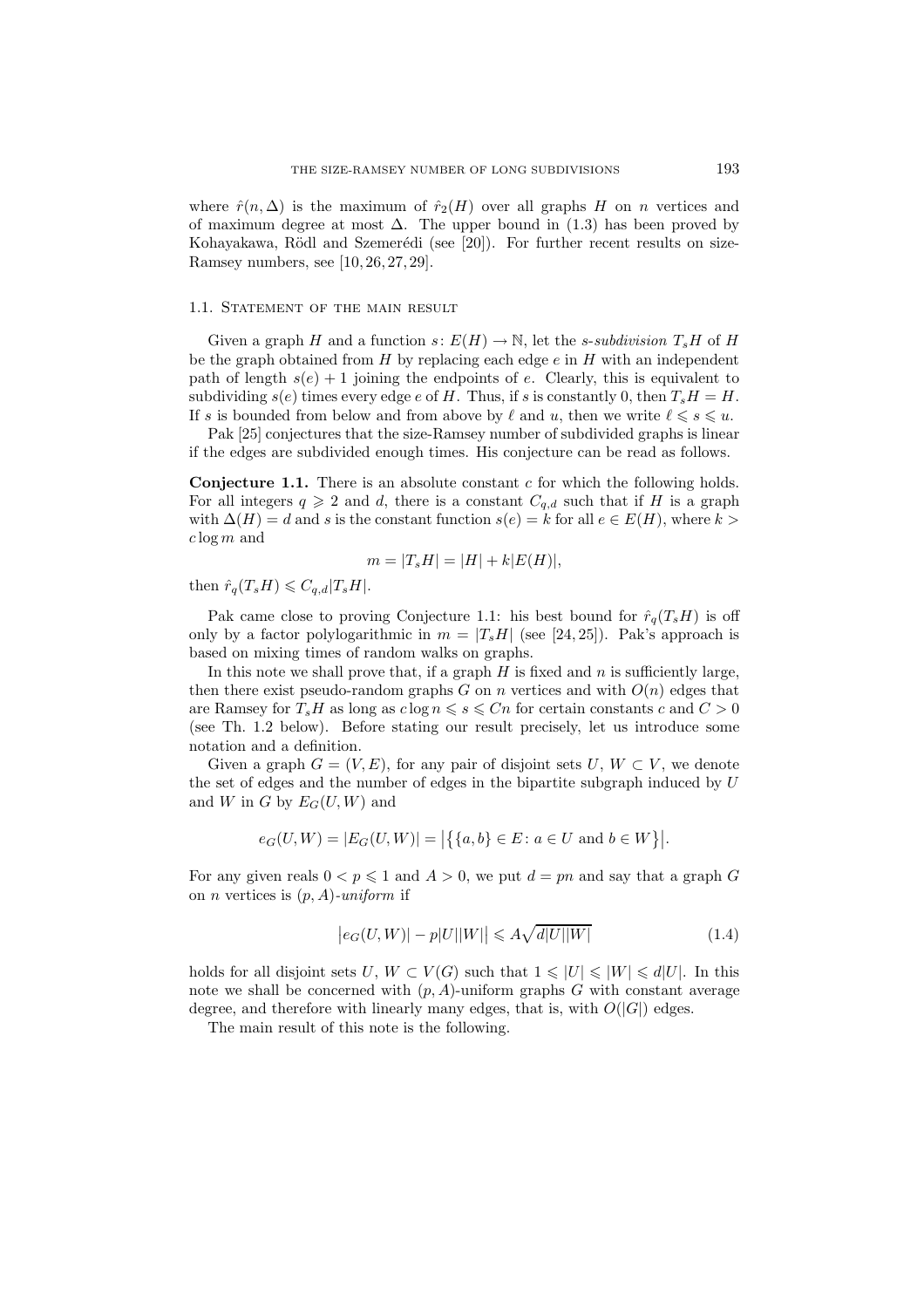**Theorem 1.2.** For every integer  $q \geq 2$ , positive real A, and graph H, there exist *positive constants*  $n_0$ ,  $C_0$ ,  $C_1$ , and  $C_2$  *for which the following holds. If a graph* G *on*  $n \ge n_0$  *vertices is*  $(p, A)$ *-uniform with*  $d = pn \ge C_0$ *, then*  $G \to (T_s H)_q$  *for any function* s *such that*  $C_1 \log n \leq s \leq C_2 n$ .

The proof of Theorem 1.2 is based on a variant of Szemerédi's well known regularity lemma [31]. An immediate consequence of the result above and the fact that sparse  $(p, A)$ -uniform graphs are abundant (see Lem. 2.4) is the following.

**Corollary 1.3.** For any graph H and integer  $q \ge 2$ , there are constants  $C =$  $C(H,q)$  and  $s_0 = s_0(H,q)$  such that if s is the constant function  $s(e) = k$  for  $all \ e \in E(H)$ *, where*  $k \geqslant s_0$ *, then*  $\hat{r}_q(T_sH) \leqslant C|T_sH|$ *.* 

This note is organised as follows. In Section 2, we introduce the main technical lemmas that we shall need. In Section 3, we give an informal description of the proof of Theorem 1.2. Our proof strategy will be based on a version of Szemerédi's regularity lemma for edge-coloured sparse graphs. Theorem 1.2 is proved in Section 4. In what follows, we often tacitly assume that  $n$  is large enough for our inequalities to hold; log stands for the natural logarithm and lg denotes the logarithm to the base 2.

#### 2. Auxiliary results

#### 2.1. Paths in expanding bipartite graphs

For the next two results, let us fix a bipartite graph  $B = (U, W; E)$ , with vertex classes U and W and edge set  $E$ , and let positive reals b and f be given. We say that B is  $(b, f)$ *-expanding* when, for every set X of vertices of B with  $X \subset U$  or  $X \subset W$ , if  $|X| \leqslant b$  then  $|\Gamma(X)| \geqslant f|X|$ , where, as usual,  $\Gamma(X)$  is the neighbourhood of X, that is, the set of all vertices adjacent to some  $x \in X$ .

In this note, we shall use the following result, which is a variant of a well known lemma due to Pósa  $[28]$  (for a proof, see  $[12]$ ).

**Lemma 2.1.** *Let*  $b \ge 1$  *be an integer. If the bipartite graph*  $B$  *is*  $(b, 2)$ *-expanding, then* B *contains a path* P4<sup>b</sup> *on* 4b *vertices.*

We define the  $\ell$ -fold neighbourhood  $\Gamma^{(\ell)}(x)$  of the vertex  $x \in V(B) = U \cup W$  by

 $\Gamma^{(\ell)}(x) = \{y \in V(B) : \text{there exists an } x \text{--}y \text{ path of length } \ell \text{ in } B\}.$ 

**Lemma 2.2.** *If the bipartite graph B is* (*b,* 4)*-expanding for some real*  $b \ge 1$ *, then*  $|\Gamma^{(\ell)}(x)| \geq 2^{\lfloor \ell/2 \rfloor}$  *for all*  $x \in V(B)$  *and all*  $1 \leq \ell \leq 2 \lg b + 1$ *.* 

*Proof.* Fix x and  $\ell$  as in the statement of our lemma; say  $x \in U$ . We define a sequence of disjoint sets  $S_0, S_1, \ldots, S_\ell$  inductively, where the  $S_t$   $(0 \le t \le \ell)$  are such that (*i*)  $S_t \subset U$  if t is even and  $S_t \subset W$  if t is odd, (*ii*)  $|S_t| = 2^{\lfloor t/2 \rfloor}$ , and (*iii*) every  $z \in S_t$  is joined to x by a length t path  $P_z$  such that  $|P_z \cap S_s| = 1$ for  $0 \leq s \leq t$ .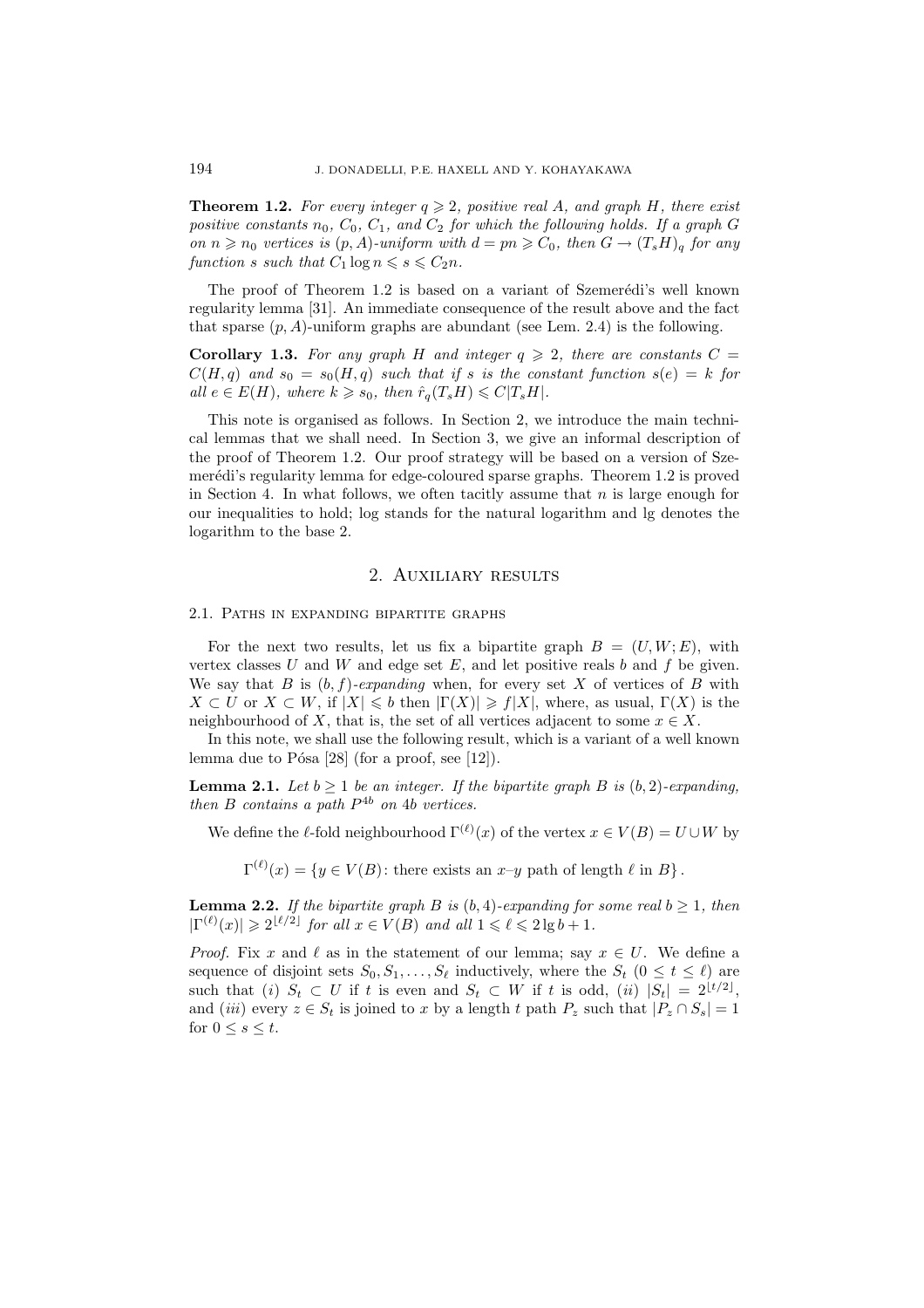First let  $S_0 = \{x\}$ . Suppose that  $1 \leq s \leq \ell$  and that  $S_t$   $(0 \leq t \leq s)$  have already been defined satisfying (*i*), (*ii*), and (*iii*) above. Note that since  $s \leq \ell$  we have  $|S_{s-1}| \leq 2^{\lfloor(\ell-1)/2\rfloor} \leq b$ , and so  $|\Gamma(S_{s-1})| \geq 4|S_{s-1}| \geq 2^{s/2+1}$ . To define  $S_s$ , we proceed as follows. If s is even we note that  $T_s = \bigcup \{S_{2i} : 0 \leq 2i \lt s\}$  has cardinality  $2^{s/2} - 1$ , and choose  $S_s \subset \Gamma(S_{s-1}) \setminus T_s$  of cardinality  $2^{s/2}$ . If s is odd we choose  $S_s \subset \Gamma(S_{s-1}) \setminus T_s$  of size  $2^{(s-1)/2}$ , where  $T_s = \bigcup \{S_{2i+1} : 1 \leq 2i+1 < s\}.$ This completes the definition of the  $S_t$   $(0 \le t \le \ell)$ . Now note that  $S_\ell \subset \Gamma^{(\ell)}(x)$ , and hence the result follows.  $\Box$ 

## 2.2. SZEMERÉDI'S REGULARITY LEMMA

We now describe a version of Szemerédi's regularity lemma for sparse graphs. Let a graph  $G = (V, E)$  and a real number  $0 < p \le 1$  be given. We define the *p-density* of a pair of non-empty, disjoint sets  $U, W \subset V$  in G by

$$
d_{G,p}(U,W) = \frac{e_G(U,W)}{p|U||W|}.
$$

For any  $0 < \varepsilon \leq 1$ , the pair  $(U, W)$  is said to be  $(\varepsilon, G; p)$ -regular, or  $(\varepsilon; p)$ -regular or even just  $\varepsilon$ -*regular* for short, if, for all  $U' \subset U$  with  $|U'| \geq \varepsilon |U|$  and all  $W' \subset W$ with  $|W'| \geqslant \varepsilon |W|$ , we have

$$
\left|d_{G,p}(U,W)-d_{G,p}(U',W')\right|\leqslant\varepsilon.
$$

We say that a partition  $\Pi = (V_0, V_1, \ldots, V_k)$  of V is  $(\varepsilon, k, G; p)$ *-regular* if  $|V_0| \leq \varepsilon |V|$ and  $|V_i| = |V_j|$  for all  $i, j \in \{1, 2, ..., k\}$ , and, furthermore, at least  $(1 - \varepsilon)\binom{k}{2}$  $\binom{k}{2}$ pairs  $(V_i, V_j)$  with  $1 \leq i < j \leq k$  are  $(\varepsilon, G; p)$ -regular.

For technical reasons we introduce the following definition: we say that a graph G on n vertices is  $(p, A)$ *-upper-uniform* if, for  $d = pn$ , we have

$$
e_G(U, W) \leqslant p|U||W| + A\sqrt{d|U||W|}
$$
\n
$$
(2.1)
$$

for all disjoint sets  $U, W \subset V(G)$  such that  $1 \leq |U| \leq |W| \leq d|U|$ . In this note, we shall use the following result, which is a variant of Szemerédi's regularity lemma (see, *e.g.*, [19, 21]).

**Lemma 2.3.** For all real numbers  $\varepsilon > 0$  and  $A \ge 1$  and all integers  $k_0$ ,  $q \geq 1$ , there exist constants  $n_0 = n_0(\varepsilon, A, k_0, q) > 0$ ,  $d_0 = d_0(\varepsilon, A, k_0, q) > 0$ , and  $K_0 = K_0(\varepsilon, A, k_0, q) \geqslant k_0$  *such that the following holds. For every choice of*  $(p, A)$ -upper-uniform graphs  $G_1, G_2, \ldots, G_q$  on the same set V of  $n \geq n_0$  vertices, *where*  $d = pn \geqslant d_0$ , there exists a partition  $\Pi = (V_0, \ldots, V_k)$  of V with  $k_0 \leqslant k \leqslant K_0$ *that is*  $(\varepsilon, k, G_a; p)$ *-regular for every*  $a = 1, 2, \ldots, q$ *.* 

Let us remark that Lemma 2.3 holds under weaker hypotheses on the graphs  $G_a$ , but for the purpose of this note the above will do.

Let us now observe that, in a  $(p, A)$ -uniform graph  $G$ , the number of edges induced by a set U of vertices is under tight control. Fix  $U \subset V(G)$ , let  $u = |U|$ ,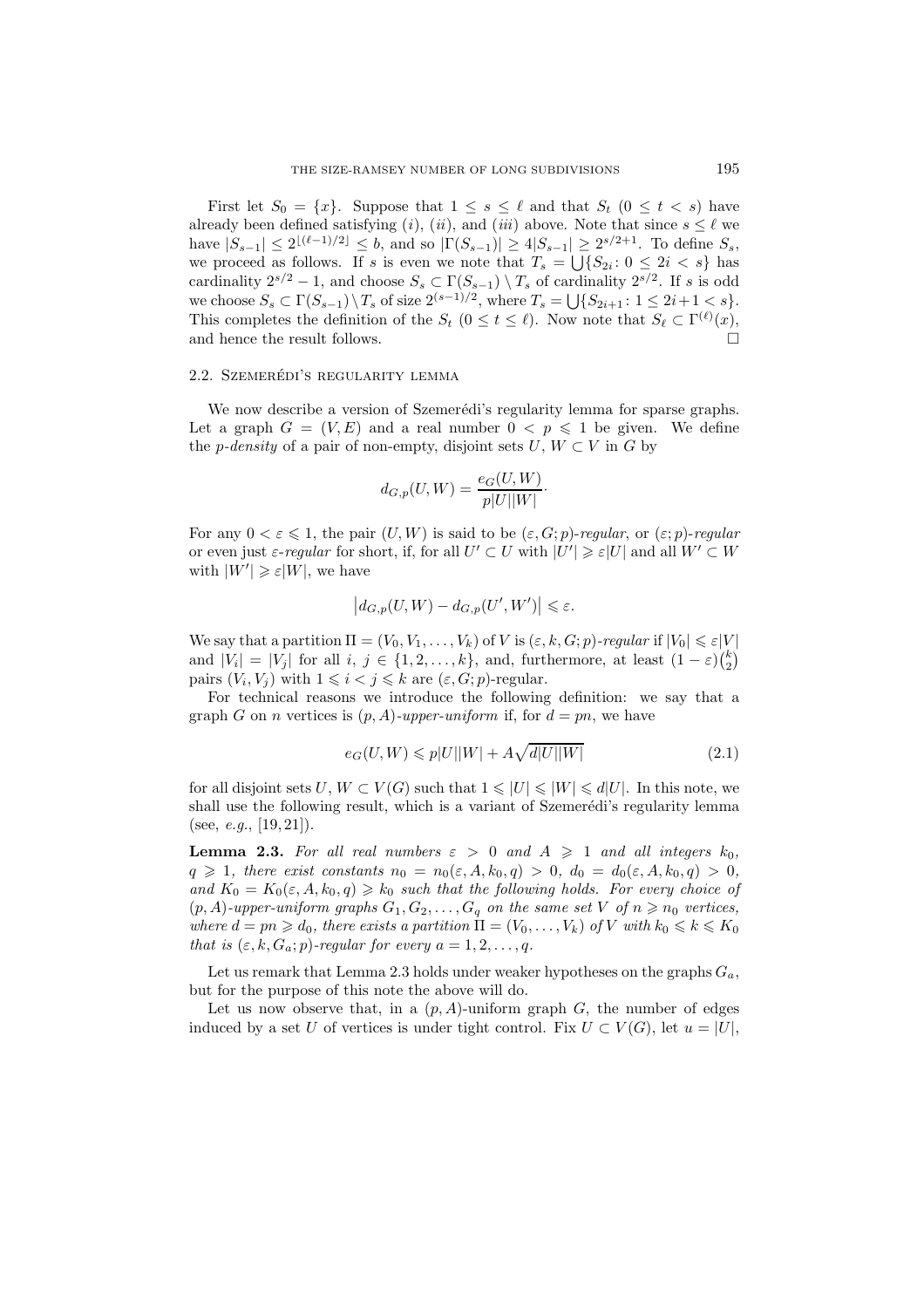and set  $s = \lfloor u/2 \rfloor$  and  $t = \lfloor u/2 \rfloor$ . Considering all the partitions  $(S, T)$  of U with  $|S| = s$  and  $|T| = t$ , we have

$$
2e(G[U])\binom{u-2}{s-1} = \sum_{(S,T)} e(S,T),\tag{2.2}
$$

where the sum runs over all partitions  $(S, T)$  as described above. We now apply  $(1.4)$  to  $(2.2)$ , to conclude that

$$
e(G[U]) = \frac{1}{2} {u-2 \choose s-1}^{-1} {u \choose s} \left\{ pst + O_1\left(A\sqrt{dst}\right) \right\}
$$

$$
= p {u \choose 2} + O_1\left(\frac{u(u-1)}{2st}A\sqrt{d}\right)
$$

$$
= p {u \choose 2} + O_1\left(A\sqrt{d}u\right),
$$

where, above, we write  $O_1(x)$  for a term y such that  $|y| \leq x$ . Therefore, for any  $U \subset V(G)$ , we have

$$
\left| e(G[U]) - p\binom{|U|}{2} \right| \leqslant A\sqrt{d} |U|.
$$
\n(2.3)

We now observe that  $(p, A)$ -uniform graphs are abundant, as long as A is a large enough constant. The following is proved in [14].

**Lemma 2.4.** *For every*  $0 < p = p(n) \leq 1$  *the standard binomial random graph*  $G_{n,p}$ **i** External 2.4. For every  $0 \le p - p(n) \le 1$  like s<br>is  $(p, e^2\sqrt{6})$ -uniform with probability  $1 - o(1)$ .

#### 2.3. Long paths in regular 6-partite graphs

Let us suppose  $\rho_0$ ,  $\alpha$ , and A are given positive real numbers. Fix a positive  $\varepsilon$ such that

$$
\varepsilon < \min\left\{\frac{1}{6}, \frac{\rho_0}{2(5+6\rho_0)}\right\}.\tag{2.4}
$$

Let

$$
\delta = \frac{\varepsilon}{\rho_0} + 6\varepsilon \tag{2.5}
$$

and choose d satisfying

$$
d\left(\frac{\alpha\rho_0\delta}{A}\right)^2 \geqslant 4.
$$

Let G be a  $(p, A)$ -upper-uniform graph on n vertices where  $p = d/n$ . Let

$$
\mathbf{P}^{(m)} = (V_1, V_2, \dots, V_6)
$$
 (2.6)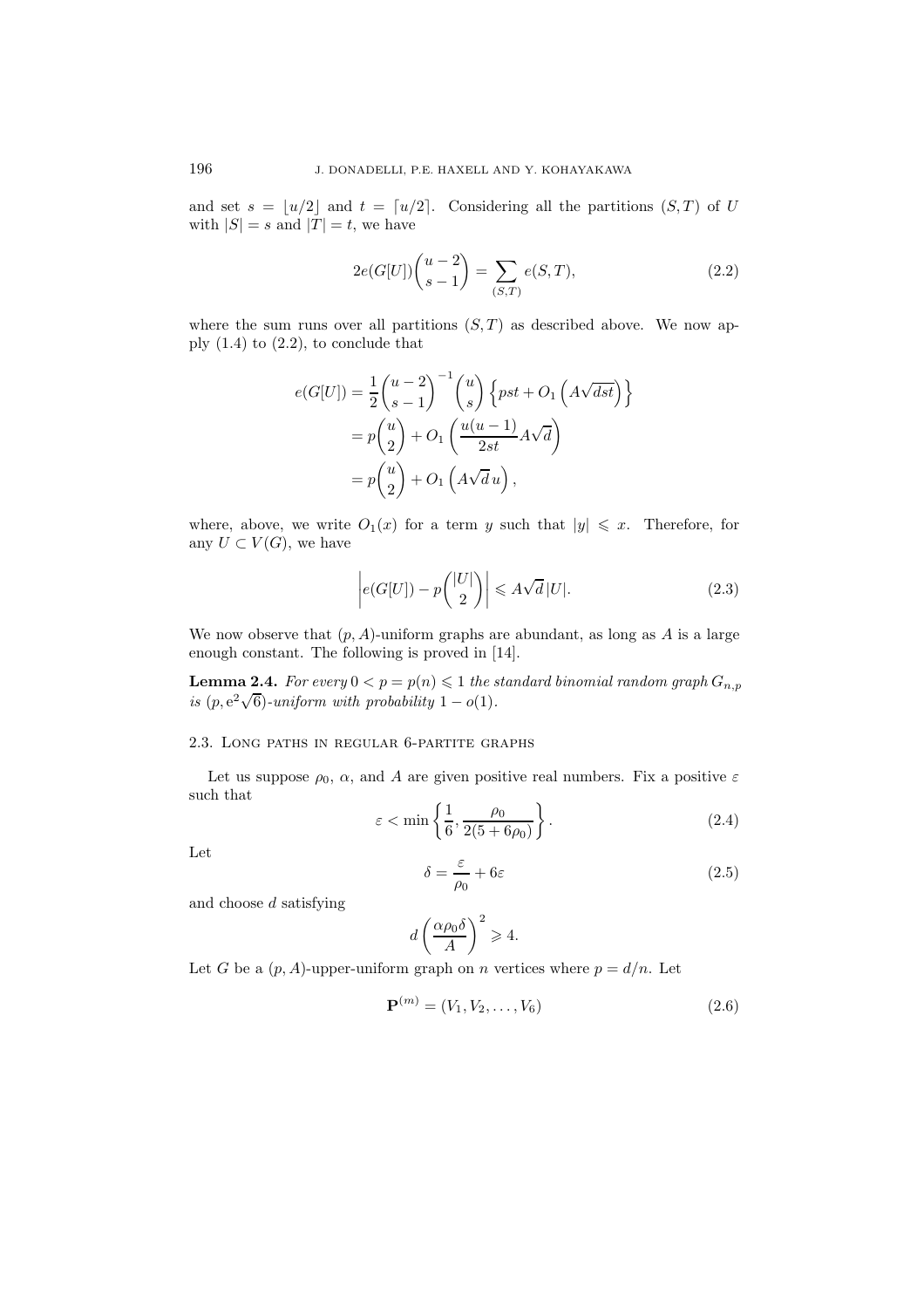be a 6-tuple of pairwise disjoint sets  $V_i \subset V(G)$   $(1 \leq i \leq 6)$  such that

- (*i*)  $|V_i| = m \ge \alpha n$  for all  $1 \le i \le 6$ ;
- (*ii*) for all distinct  $1 \leq i, j \leq 6$ , the pair  $(V_i, V_j)$  is  $(\varepsilon, G; p)$ -regular of p-density  $d_{G,p}(V_i, V_j) = d_{i,j} \geqslant \rho_0.$

From now on, for the results in this section, we suppose that  $\mathbf{P}^{(m)}$  as above is fixed. Our next lemma is very similar to Lemma 3.2 in [14]; we include the proof for completeness.

**Proposition 2.5.** *There exist*  $U_i \subset V_i$   $(1 \leq i \leq 6)$  *with*  $|U_i| \geq (1 - 5\varepsilon)m$  *for all i such that*

$$
|\Gamma(x) \cap U_j| \geq (1 - \delta) d_{i,j} pm \tag{2.7}
$$

*for any*  $x \in U_i$  *and any*  $j \neq i$  *with*  $1 \leq j \leq 6$ *.* 

*Proof.* Let us define a sequence

$$
\mathbf{P}^{(m)}(t) = (V_1(t), \dots, V_6(t)) \qquad (t = 0, 1, 2, \dots)
$$

in the following way. Start with  $\mathbf{P}^{(m)}(0) = (V_1, \ldots, V_6)$ . Suppose now that  $t \geq 0$ and that we have defined  $\mathbf{P}^{(m)}(t)$ . If (2.7) is satisfied for  $U_j = V_j(t)$  ( $1 \leq j \leq 6$ ), then we are home. Otherwise, take

$$
V_i(t+1) = V_i(t) \setminus \{x\}
$$

for some fixed  $x \in V_i(t)$  and i such that  $|\Gamma(x) \cap V_j(t)| < (1 - \delta) d_{i,j}$  for some  $j \neq i$  with  $1 \leq j \leq 6$ ; moreover, take  $V_k(t+1) = V_k(t)$  for every  $k \neq i$ .

Let us suppose for a contradiction that, at some moment  $T$ , we have, without loss of generality,  $|V_1(T)| < (1 - 5\varepsilon)m$  and  $|V_j(T)| \geq (1 - 5\varepsilon)m$  for every  $j \neq 1$ .

As  $|V_1 \setminus V_1(T)| > 5\varepsilon m$  there exists  $X \subset V_1 \setminus V_1(T)$  with cardinality  $> \varepsilon m$ such that, for some fixed  $1 < j \leq 6$ , we have  $|\Gamma(x) \cap V_i(T)| < (1 - \delta) d_{1,j}$  for all  $x \in X$ . We conclude that

$$
e(X, V_j(T)) < (1 - \delta)d_{1,j}pm|X|,
$$

which implies that the *p*-density of the pair  $(X, V_i(T))$  is

$$
d_{G,p}(X, V_j(T)) < \left(1 - \frac{\varepsilon}{\rho_0(1 - 5\varepsilon)}\right) d_{1,j} < d_{1,j} - \varepsilon,
$$

contradicting the regularity of the pair  $(V_1, V_j)$ .

The next result says that the  $U_i$ 's in Proposition 2.5 induce expanding bipartite graphs.

**Proposition 2.6.** For every  $i \neq j$   $(1 \leq i, j \leq 6)$ , the bipartite graph induced *by*  $U_i$  *and*  $U_j$  *given in Proposition* 2.5 *is*  $((1 – 2\delta)d_{i,j}m/f, f)$ *-expanding for any*  $0 < f \leqslant (\delta \rho_0 \alpha / A)^2 d$ .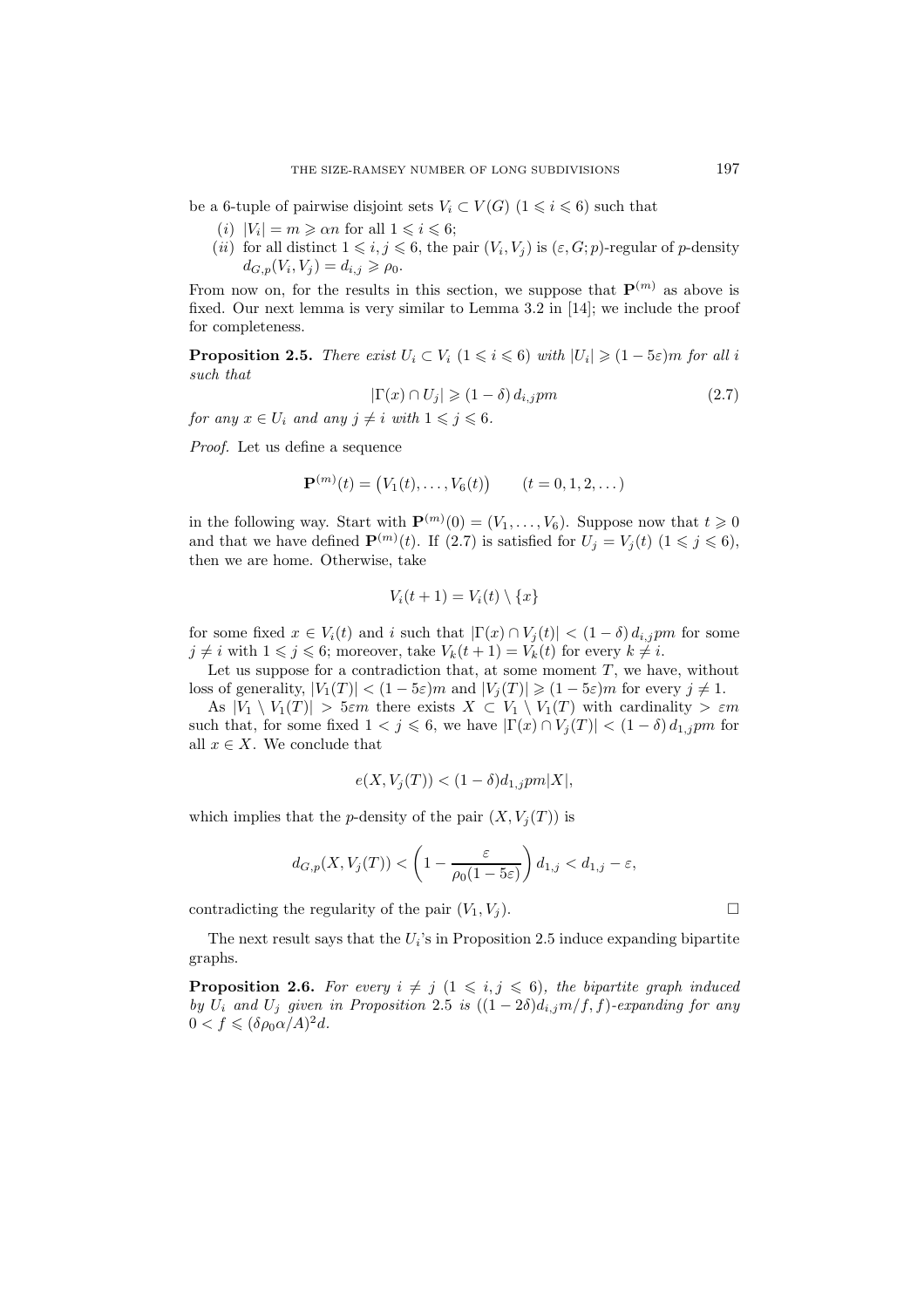*Proof.* The proof will be by contradiction. Let  $X \subset U_i$  be such that  $|X| \leq$  $(1-2\delta)d_{i,j}m/f$ . Let  $Y = \Gamma(X) \cap U_j \subset U_j$ , with  $j \neq i$ , and suppose  $|Y| < f|X|$ . By the upper-uniformity condition on  $G$ , we have

$$
e(X,Y) \leqslant p|X||Y| + A\sqrt{d|X||Y|} < p|X|(1-2\delta)d_{i,j}m + A\sqrt{d|X||Y|},\tag{2.8}
$$

and, from (2.7), we deduce that

$$
e(X,Y) = e(X,U_j) \geq (1-\delta)d_{i,j}pm|X|.
$$
\n
$$
(2.9)
$$

Combining (2.8) and (2.9), we have that  $(\delta d_{i,j}pm|X|)^2 < A^2d|X||Y|$ . Therefore

$$
|Y| > \frac{(\delta d_{i,j} \alpha pm|X|)^2}{A^2 d|X|} \geqslant \left(\frac{\delta d_{i,j} \alpha}{A}\right)^2 d|X| \geqslant f|X|.
$$

As we supposed that  $|Y| < f|X|$ , we have a contradiction.

Recall that  $\mathbf{P}^{(m)} = (V_1, \ldots, V_6)$  as in (2.6) is fixed. We shall now prove that there exist long paths connecting a positive fraction of the vertices in  $V_1$  to a positive fraction of the vertices in  $V_6$ . Let

$$
\ell = \left\lfloor 2\lg\left(\frac{(1-2\delta)\rho_0 m}{4}\right) \right\rfloor + 1 \quad \text{and} \quad b = \left\lfloor 2(1-2\delta)\rho_0 m \right\rfloor - 5. \tag{2.10}
$$

**Lemma 2.7.** *Let*  $s \in \mathbb{N}$  *be such that*  $2\ell + 2 \leq s \leq 2\ell + b + 2$ *. Then there exist*  $X \subset V_1$  and  $Y \subset V_6$  with  $|X|, |Y| \geq \varepsilon m$  such that any  $x \in X$  and any  $y \in Y$  are *endpoints of a path of length s whose vertices belong to*  $\bigcup_{i=1}^{6} V_i$ .

*Proof.* Let s be an integer with  $2\ell + 2 \le s \le 2\ell + b + 2$ . Let  $U_i \subset V_i$   $(1 \le i \le 6)$  be the sets given by Proposition 2.5 and observe that Proposition 2.6 tells us that, pairwise, these sets induce  $((1 - 2\delta)\rho_0 m/f, f)$ -expanding bipartite graphs for any  $0 < f \leqslant 4.$ 

We now apply Lemma 2.1 to the bipartite graph induced by  $(U_3, U_4)$  to get a path  $P = x_0, x_1, \ldots, x_b$ , where b is as in (2.10) above. Without loss of generality, we may assume that  $x_0 \in U_3$ . Put  $i = s - 2\ell - 2$ , observe that  $0 \leq i \leq b$ , and consider  $x_i \in V(P)$ . As  $x_i \in U_j$  for some  $j \in \{3, 4\}$  and  $x_0 \in U_3$ , the condition in (2.7) applied to  $(U_i, U_5)$  and  $(U_2, U_3)$  tells us that we may choose a neighbour v of  $x_i$  in  $U_5$  and a neighbour u of  $x_0$  in  $U_2$ .

At this point we have a path of length  $i + 2$  connecting  $u \in U_2$  to  $v \in U_5$ . Let  $X = \Gamma^{(\ell)}_{(U_1,U_2)}(u) \cap U_1$  and  $Y = \Gamma^{(\ell)}_{(U_5,U_6)}(v) \cap U_6$ , where the  $\ell$ -fold neighbourhoods are taken in the bipartite graphs induced by  $(U_i, U_{i+1})$   $(i \in \{1, 5\})$ . By the expansion properties of  $(U_i, U_{i+1})$   $(i \in \{1, 5\})$  and Lemma 2.2 with  $\ell$  as defined in (2.10) above, we have

$$
|X|, |Y| \ge 2^{\lfloor \ell/2 \rfloor} > \frac{1}{8}(1 - 2\delta)\rho_0 m.
$$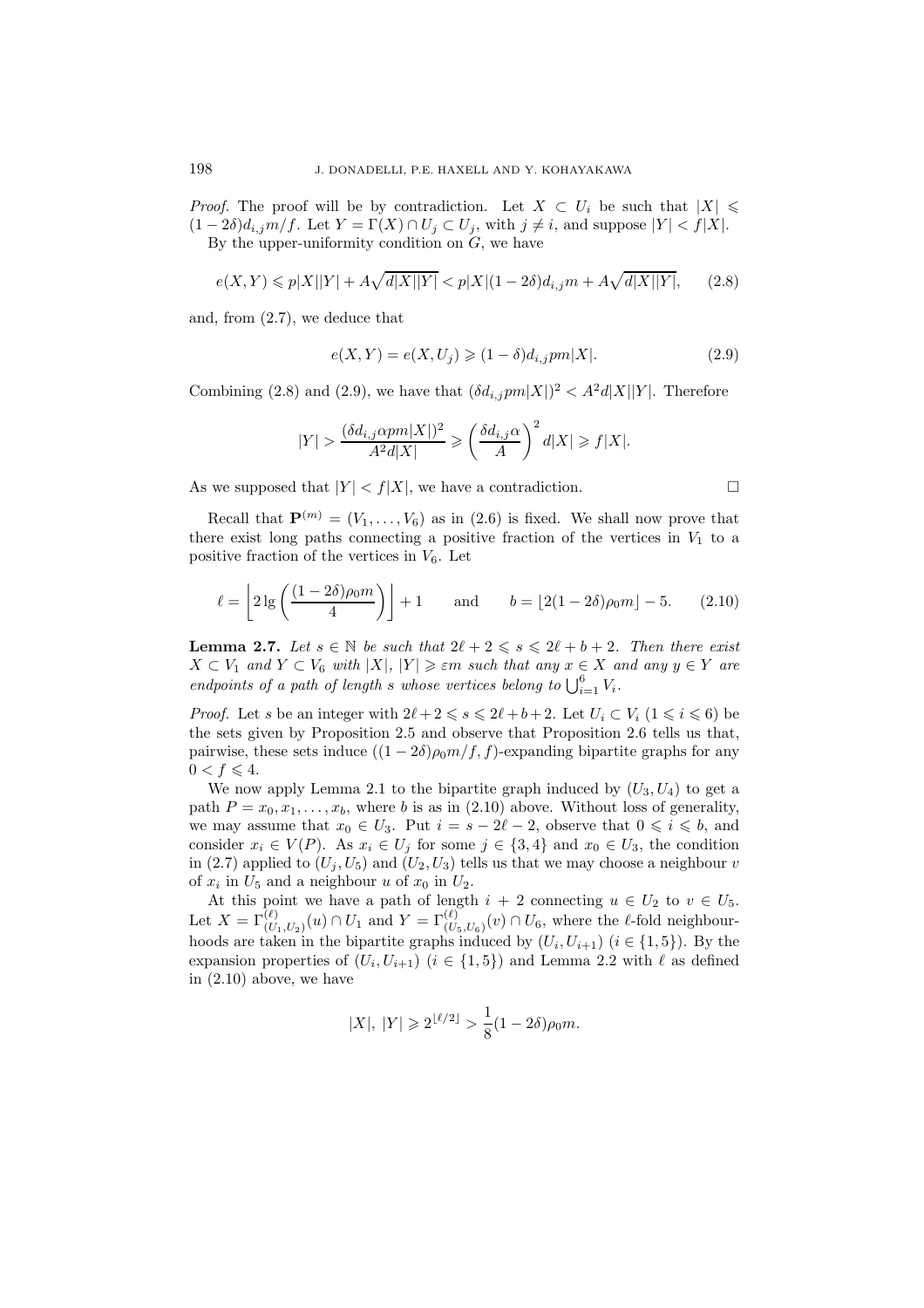Finally, by the choice of  $\varepsilon$  (see (2.4)), we obtain that more than  $(1 - 2\delta)\rho_0 m/8 \geq$  $\varepsilon m$  vertices in  $V_1$  are joined to more than  $\varepsilon m$  vertices in  $V_6$  by a path of length  $s = 2\ell + i + 2$ , where  $0 \le i \le b$ , as required.

#### 2.4. EXTREMAL GRAPH THEORY – TURÁN'S THEOREM

Below, in the proof of the main result, we shall use the following weaker form of the celebrated Tur´an Theorem (see, *e.g.*, [7], Chap. 7, Ex. 8).

**Theorem 2.8.** *For all integers* t *and* k*, every graph* G *on* k *vertices and more than*  $(1 - (t - 1)^{-1})k^2/2$  *edges contains a* K<sup>t</sup> *as a subgraph.* 

#### 3. Outline of the proof of Theorem 1.2

Roughly speaking, the proof of Theorem 1.2 goes as follows. Let  $H$  be a fixed graph and let G be a  $(p, A)$ -uniform graph of order n, with  $d = pn$  constant but large. Also, fix  $s: E(H) \to \mathbb{N}$  in the range described in Theorem 1.2 and let  $T_sH$ be an s-subdivision of H.

Suppose the edges of  $G$  are partitioned into  $q$  colour classes. We then have spanning subgraphs  $G_1, \ldots, G_q$  of G, one for each colour, with  $G = \bigcup_{1 \leq i \leq q} G_i$ and with each  $G_i$  (p, A)-upper-uniform. We apply to the  $G_i$  ( $1 \leq i \leq q$ ) the coloured version of Szemerédi's regularity lemma, Lemma 2.3 above, in order to obtain  $t = 6e(H) + |H|$  subsets  $V_i$  of  $V(G)$  that are pairwise disjoint, of cardinality  $m = \Omega(n)$  each, and with all the  $\binom{t}{2}$ <sup>t</sup><sub>2</sub>) pairs  $(V_i, V_j)$   $\varepsilon$ -regular with *p*-density bounded away from 0 in some fixed colour  $c \in \{1, 2, ..., q\}$ . (This may be accomplished applying the regularity lemma, Turán's theorem, and Ramsey's theorem in an appropriate fashion.)

Now, to each  $x \in V(H)$ , we associate one of the above sets  $V_i$ , which we denote by  $V(x)$ , with all the  $V(x)$   $(x \in V(H))$  distinct. We wish to find an embedding  $\iota: V(T_s H) \to V(G_c)$  of  $T_s H$  into  $G_c$ , the subgraph of G spanned by the edges of colour  $c$  (in what follows, the edges of the other colours are ignored). The vertices in  $V(x)$  are the candidates for  $\iota(x)$ . The remaining  $6e(H)$  sets  $V_i$ are divided into  $e(H)$  6-tuples as in (2.6), with one such 6-tuple  $(V_1^{(e)}, \ldots, V_6^{(e)})$ for each edge  $e \in E(H)$ . For each e, the system  $(V_1^{(e)}, \ldots, V_6^{(e)})$  will "contain" a monochromatic path of colour c of length  $s(e) - 1$  corresponding to e in  $T_s H$ . Naturally, we shall have to connect this path of length  $s(e) - 1$  to  $\iota(x) \in V(x)$ and  $\iota(y) \in V(y)$ , where x and  $y \in V(H)$  are the endpoints of  $e \in E(H)$ , to obtain the full  $(s(e) + 1)$ -long path of  $T_sH$  that corresponds to the edge e of H.

To get the long paths in  $(V_1^{(e)}, \ldots, V_6^{(e)})$ , we simply apply Lemma 2.7. Let us write  $P_e$  for an  $(s(e) - 1)$ -long path in  $(V_1^{(e)}, \ldots, V_6^{(e)})$  as given by that lemma.

To conclude the construction of the embedding of  $T_sH$  into  $G_c$ , it suffices choose  $\iota(x)$  for each  $x \in V(H)$  in such a way that  $\iota(x)$  is adjacent (in colour c) to the appropriate endpoints of the paths  $P_e$  for all  $e \in E(H)$  incident to x. As it turns out, if we fix the paths  $P_e$  ( $e \in E(H)$ ) as described above, then it is not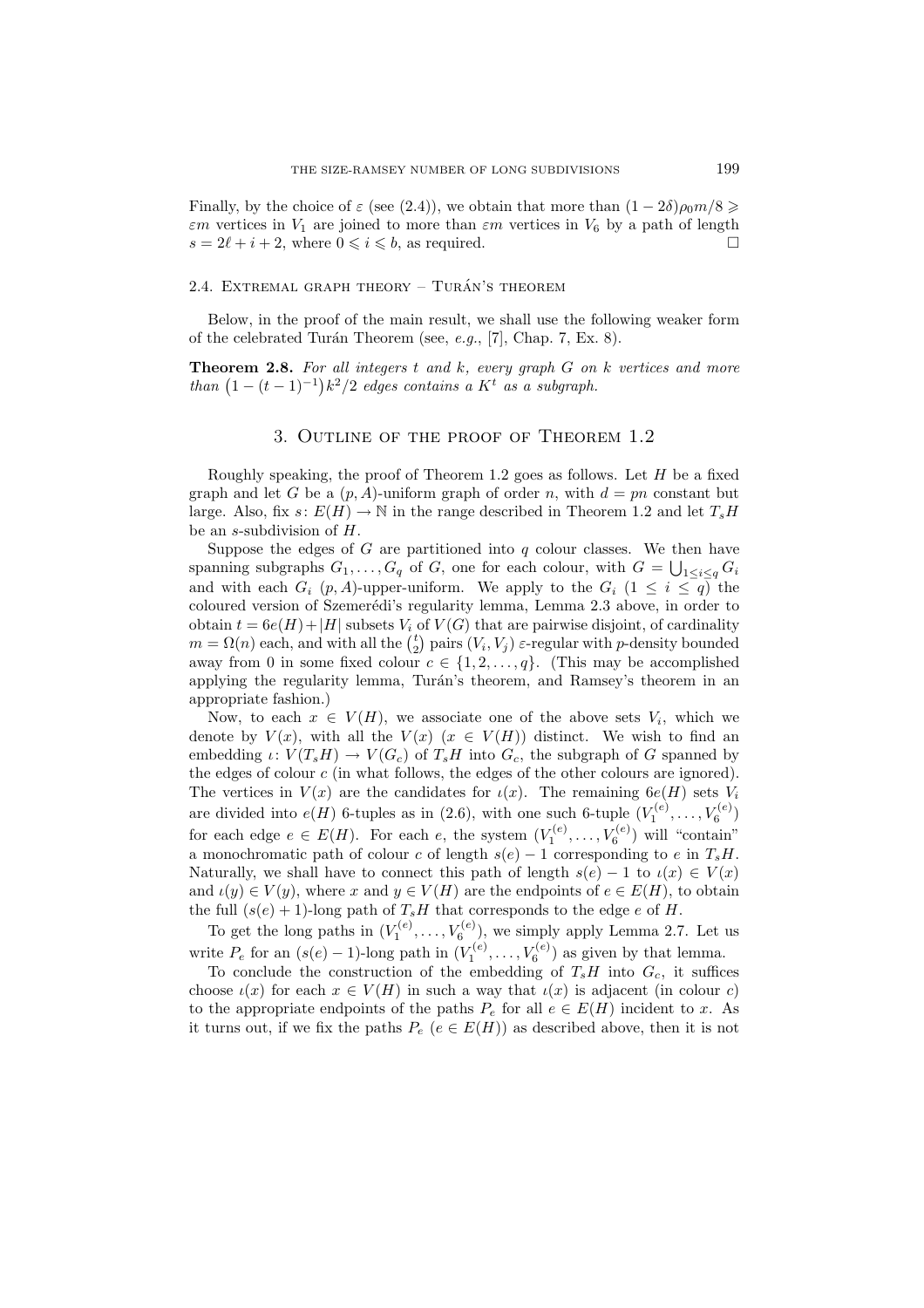

Figure 1. Schematic view of an embedding of a subdivision of the triangle with vertex set  $\{a, b, c\}.$ 

clear whether this last task may be achieved. Therefore, our proof will follow a different route, although the outline above illustrates the approach quite closely.

Figure 1 illustrates the (very simple) case in which we wish to embed a subdivision of the complete graph on the vertex set  $\{a, b, c\}$ ; that is, we wish to embed a cycle, which is seen as a subdivision of the triangle with vertices  $a, b,$  and  $c$ . The sets  $V(a)$ ,  $V(b)$ , and  $V(c)$  are the sets of candidates for  $\iota(a)$ ,  $\iota(b)$ , and  $\iota(c)$ . The paths drawn with endpoints in the pairs  $(V_3^{(e)}, V_4^{(e)})$   $(e \in \{ab, ac, bc\})$  correspond to the paths given by Lemma 2.1 and the dashed lines between  $(V_i^{(e)}, V_{i+1}^{(e)})$  $(e \in \{ab, ac, bc\}$  and  $i \in \{1, 5\})$  represent the iterated neighbourhood given by Lemma 2.2. The sets of endpoints of long paths given by Lemma 2.7 are represented by the filled regions in  $V_i^{(e)}$   $(e \in \{ab, ac, bc\})$  and  $i \in \{1, 6\})$ .

## 4. Proof of Theorem 1.2

The core of the proof of Theorem 1.2 has two steps, and this section is organised accordingly (see Sects. 4.1 and 4.2 below). Before we come to the main part of the argument, we give the definitions of the constants that will be required.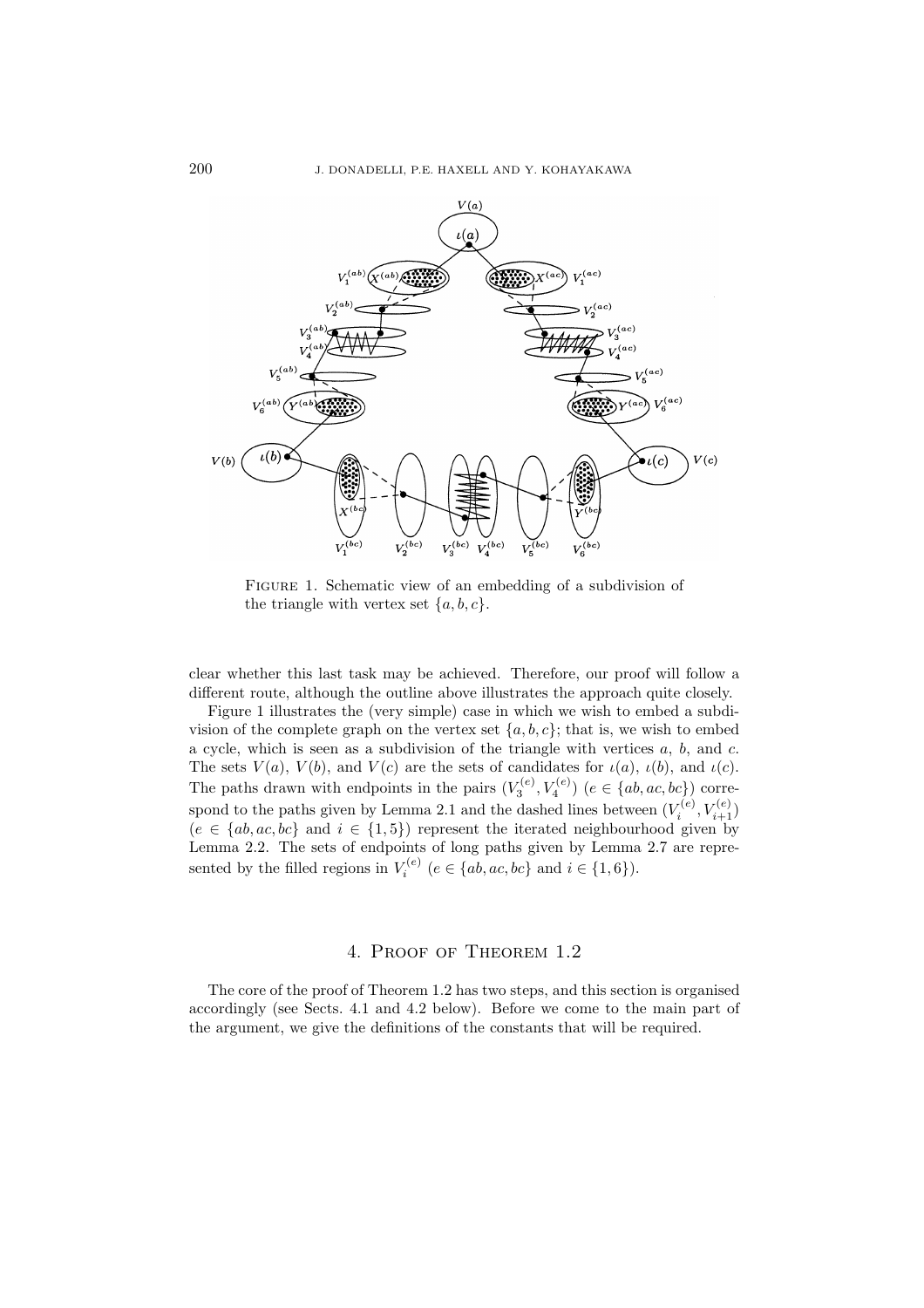Let the constants  $A \geq 1$  and  $q \geq 2$  as in the statement of Theorem 1.2 be given. Also, fix a graph H and write  $\Delta$  for its maximum degree  $\Delta(H)$ . Let

$$
t = r_q \left( K^{|H| + 6e(H)} \right) \tag{4.1}
$$

be the ordinary Ramsey number for  $K^{|H|+6e(H)}$  with respect to q colours. Moreover, put

$$
\varrho = \frac{1}{2(t-1)} \quad \text{and} \quad \rho_0 = \frac{\varrho}{q}.
$$

Also, set

$$
\varepsilon = \min\left\{\frac{1}{20q(t-1)}, \frac{\rho_0}{2(5+6\rho_0)}, \frac{1}{\Delta+1}\right\}
$$
 and  $k_0 = \varepsilon^{-1}$ .

Let  $d_0 = d_0(\varepsilon, A, k_0, q) > 0$  and  $K_0 = K_0(\varepsilon, A, k_0, q)$  be the constants given by Lemma 2.3. Let  $\delta = \varepsilon/\rho_0 + 6\varepsilon$  be as in (2.5) and put

$$
\alpha=\frac{1}{2K_0}
$$

and

$$
\bar{d}_0 = \max \left\{ d_0, \frac{1}{(\rho_0 - \varepsilon)\varepsilon\alpha}, 4\left(\frac{\alpha\rho_0\delta}{A}\right)^{-2} \right\}.
$$

We claim that we may choose

$$
C_0 = \bar{d}_0
$$
,  $C_1 = 6$ , and  $C_2 = 2(1 - 2\delta)\alpha\rho_0$ 

in our theorem. This claim is verified in the remainder of the proof.

Let  $0 \leq p = p(n) \leq 1$  be such that  $d = pn \geq C_0 = \overline{d}_0$  and let us fix a  $(p, A)$ -uniform graph G on n vertices. Let  $s: E(H) \to \mathbb{N}$  be an integer function satisfying  $C_1 \log n \leq s \leq C_2 n$ . We need to show that, as long as n is large enough,

$$
G \to (T_s H)_q. \tag{4.2}
$$

To prove  $(4.2)$ , fix an arbitrary q-colouring of the edges of G. This colouring gives us a partition  $E(G) = E_1 \cup \cdots \cup E_q$  in a natural way. Our aim is to show that  $G_c = G[E_c]$  contains  $T_s H$  for some colour  $1 \leq c \leq q$ .

### 4.1. The preliminary argument

The argument in this section is standard, and is based on a combination of the regularity lemma, Turán's theorem, and Ramsey's theorem. We start by applying Lemma 2.3 with the constants  $\varepsilon$ , A,  $k_0$ , and q as above to the family of  $(p, A)$ upper-uniform graphs  $G_a = G[E_a]$   $(a \in \{1, 2, ..., q\})$ . Let  $\Pi = (V_0, V_1, ..., V_k)$  be an  $(\varepsilon, k, G_a; p)$ -regular partition for all colours a, whose existence is guaranteed by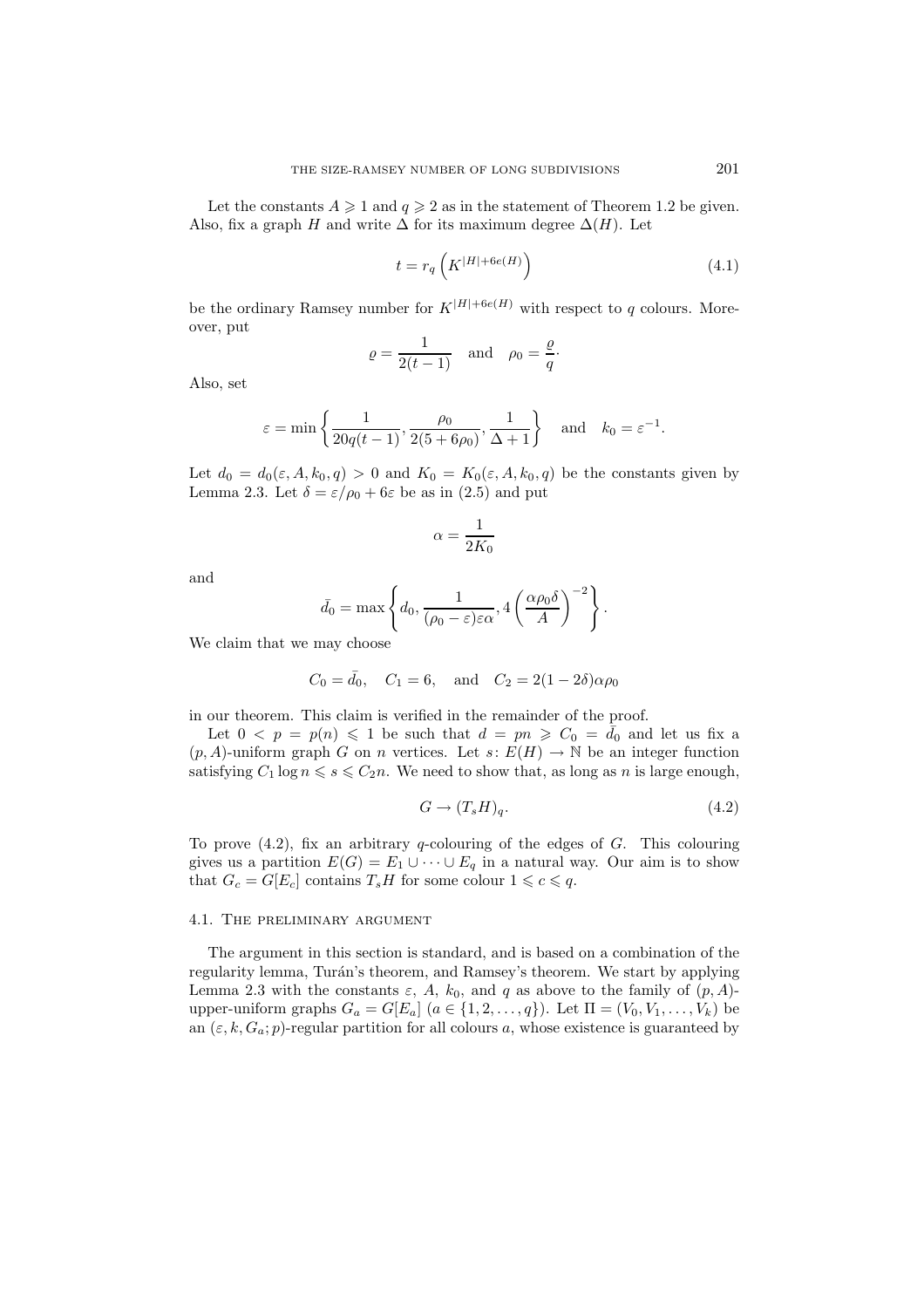that lemma. We call a pair  $(V_i, V_j)$   $(1 \leq i \leq j \leq k)$  *regular and G-dense* if it is  $(\varepsilon, G_a; p)$ -regular for all  $a \in \{1, 2, ..., q\}$  and

$$
d_{G,p}(V_i, V_j) \geqslant \varrho. \tag{4.3}
$$

Let  $m = |V_1| = |V_2| = \cdots = |V_k| \ge \alpha n$ .

We now estimate the number of edges in G that do *not* belong to pairs  $(V_i, V_j)$ that are regular and  $G$ -dense using  $(2.1)$  and  $(2.3)$ . We need to take into account four classes of edges.

(i) The number of edges in G that are incident to the vertices in  $V_0$  is

$$
\leqslant p\binom{\varepsilon n}{2} + A\sqrt{d\varepsilon}n + p\varepsilon(1-\varepsilon)n^2 + A\sqrt{d\varepsilon}n
$$
  

$$
\leqslant \varepsilon pn^2 + 2A\sqrt{d\varepsilon}n = 2\varepsilon \left(1 + \frac{2A}{\sqrt{d\varepsilon}}\right) \frac{n^2p}{2}.
$$
 (4.4)

(ii) The number of edges that belong to irregular pairs in some colour is

$$
\leqslant q\varepsilon \binom{k}{2}(pm^2 + A\sqrt{d}m) \leqslant q\varepsilon \left(1 + \frac{Ak}{\sqrt{d}}\right)\frac{n^2p}{2}.\tag{4.5}
$$

(iii) The number of edges that belong to regular pairs that *fail* (4.3) is

$$
\langle \binom{k}{2} \varrho p m^2 \leqslant \varrho \frac{n^2 p}{2}.\tag{4.6}
$$

(iv) The number of edges whose endpoints belong to the same  $V_i$   $(1 \leq i \leq k)$  is

$$
\leq k \left( p \binom{m}{2} + A\sqrt{d}m \right) \leq \left( \frac{1}{k} + \frac{2A}{\sqrt{d}} \right) \frac{n^2 p}{2}.
$$
\n(4.7)

Adding up the estimates in  $(4.4)$ – $(4.7)$ , we get that the number of edges in G that do not belong to pairs  $(V_i, V_j)$  that are regular and G-dense is

$$
\leqslant \left(3\varepsilon+q\varepsilon+\frac{Ak}{20\sqrt{d}}+\varrho+\frac{1}{k}+\frac{2A}{\sqrt{d}}\right)\frac{n^2p}{2}\leqslant \left((q+4)\varepsilon+\varrho+\frac{(k+40)A}{20\sqrt{d}}\right)\frac{n^2p}{2}.
$$

Now, if at most  $(1 - (t-1)^{-1})(k^2/2)$  out of the  $\binom{k}{2}$  $_{2}^{k}$ ) pairs  $(V_{i}, V_{j})$   $(1 \leq i < j \leq k)$ are regular and G-dense, then

$$
<\left(1-\frac{1}{t-1}+\frac{Ak}{\sqrt{d}}\right)\frac{n^2p}{2}
$$

edges of  $E(G)$  are in regular and G-dense pairs, and G has at most

$$
\left(1 - \frac{1}{t-1} + (q+4)\varepsilon + \varrho + \frac{(21K_0 + 40)A}{20\sqrt{d}}\right) \frac{n^2 p}{2} \le \left(1 - \frac{4A}{\sqrt{d}}\right) \frac{n^2 p}{2} \tag{4.8}
$$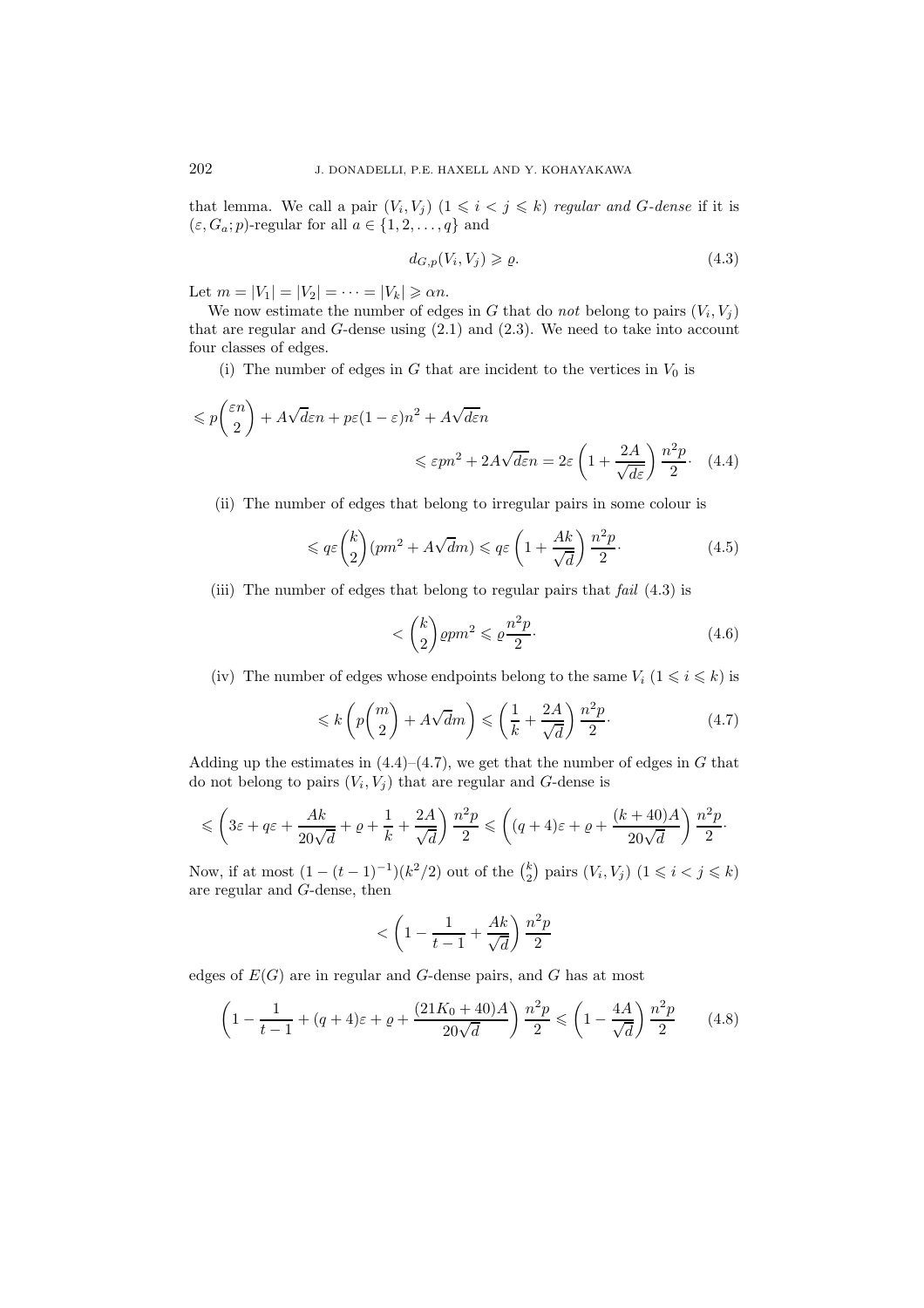edges. Inequality (2.3) tells us that  $e(G) \geqslant p_{2}^{n}$  $\binom{n}{2} - A\sqrt{d}n$ , which, combined with  $(4.8)$ , yields a contradiction. Therefore, if we define a graph R on the vertex set  $\{V_1, V_2, \ldots, V_k\}$  whose edges are given by the pairs that are regular and G-dense, then

$$
e(R) > \left(1 - \frac{1}{t-1}\right)\frac{k^2}{2}.
$$

By Theorem 2.8 (Turán's Theorem), it follows that  $K^t \subset R$ , that is, there exists a copy of the complete graph on t vertices in R.

Clearly, for any  $\{V_i, V_j\} \in E(R)$ , there exists a colour  $a \in \{1, 2, ..., q\}$  such that  $d_{G_a,p}(V_i, V_j) \geqslant \rho_0$ . Colour the edges of this  $K^t \subset R$  putting

$$
colour(V_i, V_j) = \min \big\{ a \in \{1, 2, \dots, q\} \colon d_{G_a, p}(V_i, V_j) \geq \rho_0 \big\}.
$$

By Ramsey's theorem and the choice of  $t$  (see  $(4.1)$ ), there must exist a monochromatic copy of  $K^{|H|+6e(H)}$  in our q-coloured  $K^t \subset R$ . This corresponds to  $|H|$  +  $6e(H)$  classes from  $\{V_1, V_2, \ldots, V_k\}$  such that the edges of some colour, say  $c \in$  $\{1, 2, \ldots, q\}$ , induce  $\binom{|H| + 6e(H)}{2}$   $\varepsilon$ -regular pairs of density at least  $\rho_0$ .

This finishes the first part of the proof. In what follows, we shall concentrate on the set  $E_c$  of the edges of colour c and on the  $|H| + 6e(H)$  classes from  ${V_1, V_2, \ldots, V_k}$  determined above.

4.2. THE EMBEDDING OF  $T_sH$  in  $G_c = G[E_c]$ 

We may suppose that

$$
K = \{V_1, V_2, \dots, V_{|H| + 6e(H)}\}
$$

is our family of  $|H| + 6e(H)$  vertex sets  $V_i$  with all the  $\binom{|H| + 6e(H)}{2}$  pairs  $(V_i, V_j)$  $(\varepsilon, G_c; p)$ -regular with density at least  $\rho_0$ . Recall that we are now ignoring all the edges that are not of colour c, that is, we restrict our attention to  $G_c = G[E_c]$ .

To each  $x \in V(H)$ , we associate a member  $V_i$  of K, which we denote by  $V(x)$ , with all the  $V(x)$   $(x \in V(H))$  distinct. The remaining  $6|E(H)|$  members in K are split into  $|E(H)|$  6-tuples  ${\bf P}_e^{(m)} = (V_1^{(e)}, \ldots, V_6^{(e)})$  as in (2.6), one for each  $e \in E(H)$ .

Simple calculations show that  $2\ell + 3 \leq C_1 \log n \leq s \leq C_2 n \leq 2\ell + b + 3$ , where  $\ell$ and  $b$  are as in  $(2.10)$ . Therefore

$$
2\ell + 2 \leqslant s(e) - 1 \leqslant 2\ell + b + 2 \tag{4.9}
$$

for all  $e \in E(H)$ . In view of (4.9), we may apply Lemma 2.7 to get, for each  $e = xy \in E(H),$ 

sets 
$$
Z(x, e) \subset V_1^{(e)}
$$
 and  $Z(y, e) \subset V_6^{(e)}$  (4.10)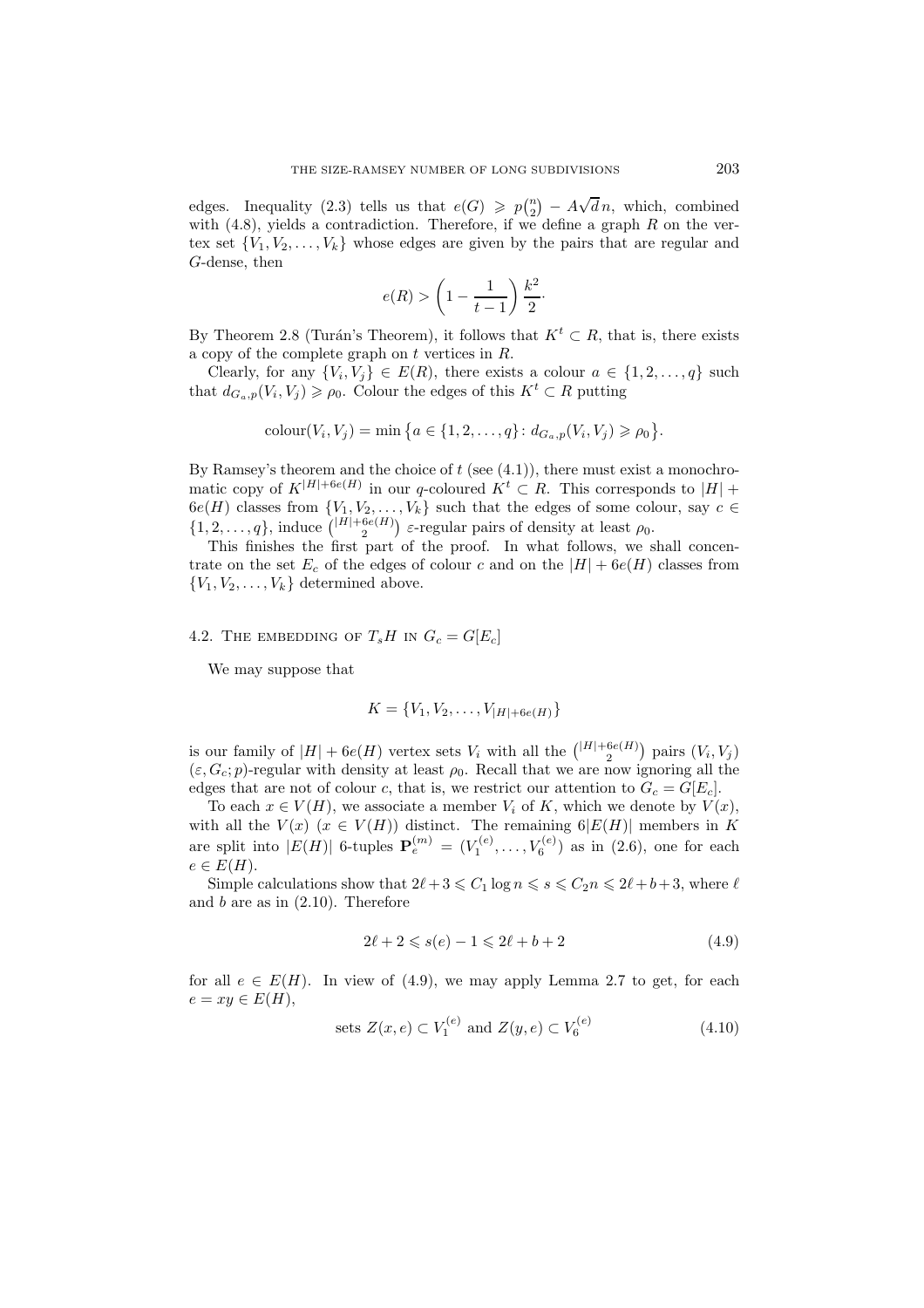satisfying  $|Z(x, e)|, |Z(y, e)| \geq \varepsilon m$  and so that any vertex in  $Z(x, e)$  and any vertex in  $Z(y, e)$  are the endpoints of a path of length  $s(e) - 1$  in the graph

$$
G_c\left[V_1^{(e)}\cup\cdots\cup V_6^{(e)}\right].
$$

Before we proceed, we make two parenthetical remarks. In Figure 1, for convenience, we wrote  $X^{(e)}$  and  $Y^{(e)}$  for  $Z(x, e)$  and  $Z(y, e)$ . In (4.10), we do not mind whether we match x with  $V_1^{(e)}$  and y with  $V_6^{(e)}$  or we match x with  $V_6^{(e)}$  and y with  $V_1^{(e)}$  (that is, we could also have  $Z(x, e) \subset V_6^{(e)}$  and  $Z(y, e) \subset V_1^{(e)}$ ).

To construct the embedding of  $T_sH$  in  $G_c = G[E_c]$ , we make the following observations:

- (\*) *If*  $(U, W)$  *is an*  $(\varepsilon; p)$ *-regular pair of density*  $\geq \rho_0$ *, then for any*  $Z \subset W$ *with cardinality*  $|Z| \geq \varepsilon |W|$  *we have*  $> (1 - \varepsilon)|U|$  *vertices*  $u \in U$  *such that*  $|\Gamma(u) \cap Z| \geqslant (\rho_0 - \varepsilon)p|Z|.$
- (\*\*) *If*  $(U, W_j)$   $(1 \leq j \leq \Delta)$  *are*  $(\varepsilon; p)$ *-regular pairs of density*  $\geq \rho_0$  *and*  $Z_j \subset W_j$  $(1 \leq j \leq \Delta)$  are of cardinality at least  $\varepsilon|W_j|$  each, then there exist at least  $(1-\Delta\varepsilon)|U|$  *vertices*  $u \in U$  *such that*  $\Gamma(u) \cap Z_i \neq \emptyset$  *for all*  $j \in \{1,2,\ldots,\Delta\}.$

The embedding  $\iota: V(T_s H) \to V(G)$  of  $T_s H$  into  $G_c = G[E_c]$  that we seek is then easy to find. Below, we write  $d(v)$  for the degree of  $v \in V(H)$  in H and write  $\Gamma_c(w)$ for the neighbourhood of  $w \in V(G_c) = V(G)$  in the graph  $G_c$ .

Let us first define  $\iota(x)$  independently for all  $x \in V(H)$  as follows: let  $e_1 =$  $xy_1,\ldots,e_{d(x)}=xy_{d(x)}$  be the edges incident to x in H. Recall that we have the sets  $Z(x, e_1),..., Z(x, e_{d(x)})$  associated to the edges  $e_i$   $(1 \leq i \leq d(x))$ ; see (4.10). We now apply (\*\*) and take for  $\iota(x)$  any vertex x' in  $V(x)$  that has the property that  $\Gamma_c(x') \cap Z(x, e_i) \neq \emptyset$  for all  $1 \leq i \leq d(x)$ . Moreover, fix a vertex  $x'_i$  in  $\Gamma_c(x') \cap Z(x, e_i)$  $Z(x, e_i)$  for all  $1 \leq i \leq d(x)$ . We have thus defined  $\iota$  on  $V(H) \cup \Gamma_{T,H}(V(H)) \subset$  $V(T_sH)$ , that is, on the vertices of H and, for every  $x \in V(H)$ , on the leaves of the star of  $d(x)$  rays centred at x.

To complete the definition of  $\iota$ , we need to 'join up' the leaves of the |H| stars above by paths of the correct length, with one such path for each edge  $e \in E(H)$ . Fix  $e = xy \in E(H)$ . Recall that we have the 6-tuple  $\mathbf{P}_e^{(m)} = (V_1^{(e)}, \ldots, V_6^{(e)})$ associated to e. Moreover, we have sets  $Z(x, e) \subset V_1^{(e)}$  and  $Z(y, e) \subset V_6^{(e)}$  such that any vertex in  $Z(x, e)$  and any vertex in  $Z(y, e)$  are the endpoints of a path of length  $s(e) - 1$  in the graph  $G_c[V_1^{(e)} \cup \cdots \cup V_6^{(e)}]$ . This implies that there is an appropriate  $(s(e) - 1)$ -long path for each  $e \in E(H)$ , as required, and the definition of  $\iota$  is complete.

### 5. Concluding remarks

Explicit examples of linear sized graphs that are Ramsey with respect to  $T_sH$ are given by the Ramanujan graphs of Lubotzky, Phillips and Sarnak [22] and Margulis [23]. Let us briefly comment on the Lubotzky, Phillips, and Sarnak Ramanujan graphs  $X^{p,q}$ . Let p and q be unequal primes, both congruent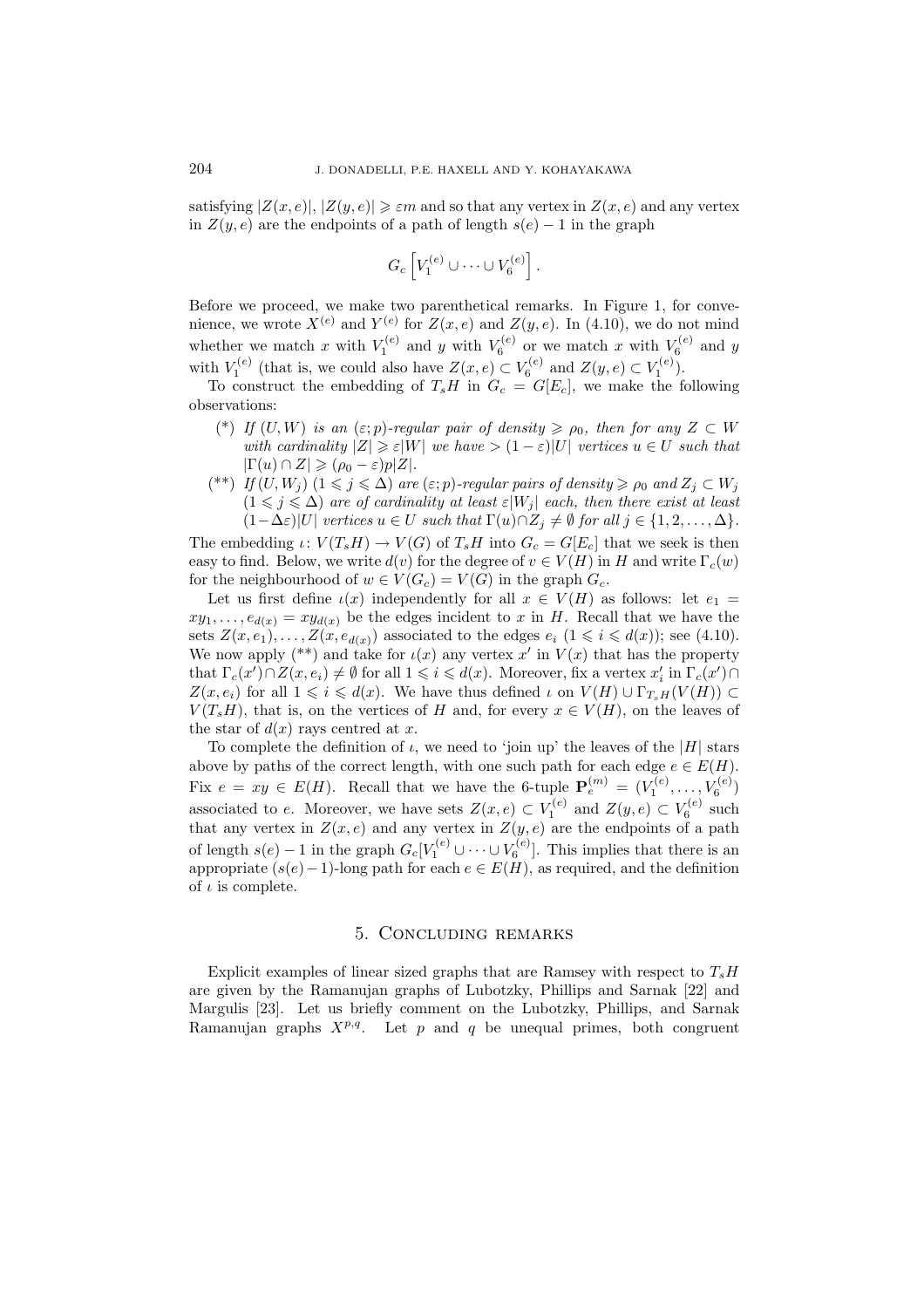to 1 mod 4, with p a square modulo q. The graph  $X^{p,q}$  is  $(p + 1)$ -regular of order  $n = q(q^2-1)/2$ . The adjacency matrix of  $X^{p,q}$  has second largest eigenvalue at most  $2\sqrt{p}$ . From the results in [3] (Cor. 9.2.5)  $|e(U, W) - ((p+1)/n)|U||W|| \le$  $2\sqrt{p|U||W|}$  for all disjoint subsets  $U, W \subset V(X^{p,q})$ . Thus the  $X^{p,q}$  are  $((p +$  $1)/n$ , 2)-uniform.

We close by mentioning two results concerning the ordinary Ramsey number:  $(i)$  a classical result of Chv $\alpha$ tal, Rödl, Szemerédi, and Trotter  $[6]$  states that bounded degree graphs have linear Ramsey numbers; (*ii*) Alon [2] proved that, for any graph H, if  $s: E(H) \to \mathbb{N}$  is such that  $s(e) \geq 1$  for every  $e \in E(H)$  (that is, every edge of H is subdivided at least once), then the Ramsey number of  $T_sH$ is  $O(|T_sH|)$ .

#### **REFERENCES**

- [1] N. Alon and F.R.K. Chung, Explicit construction of linear sized tolerant networks. *Discrete Math.* **72** (1988) 15–19.
- [2] N. Alon, Subdivided graphs have linear Ramsey numbers. *J. Graph Theory* **18** (1994) 343–347.
- [3] N. Alon and J.H. Spencer, *The probabilistic method*, 2nd edition, *Ser. Discrete Math.Optim.*, Wiley-Interscience, John Wiley & Sons, New York, 2000. (With an appendix on the life and work of Paul Erdős.)
- [4] J. Beck, On size Ramsey number of paths, trees, and circuits. I. *J. Graph Theory* **7** (1983) 115–129.
- [5] J. Beck, *On size Ramsey number of paths, trees and circuits. II*. Mathematics of Ramsey theory, Springer, Berlin, *Algorithms Combin.* **5** (1990) 34–45.
- [6] V. Chvátal, V. Rödl, E. Szemerédi and W.T. Trotter Jr., The Ramsey number of a graph with bounded maximum degree. *J. Combin. Theory Ser. B* **34** (1983) 239–243.
- [7] R. Diestel, *Graph theory*. Springer-Verlag, New York (1997). Translated from the 1996 German original.
- [8] P. Erd˝os, R.J. Faudree, C.C. Rousseau and R.H. Schelp, The size Ramsey number. *Periodica Mathematica Hungarica* **9** (1978) 145–161.
- [9] P. Erd˝os and R.L. Graham, *On partition theorems for finite graphs*, Infinite and finite sets (Colloq., Keszthely, 1973; dedicated to P. Erd˝os on his 60th birthday), Vol. I. North-Holland, Amsterdam, *Colloq. Math. Soc. János Bolyai* **10** (1975) 515–527.
- [10] R.J. Faudree and R.H. Schelp, *A survey of results on the size Ramsey number*, Paul Erdős and his mathematics, II (Budapest, 1999). Bolyai Soc. Math. Stud., János Bolyai Math. Soc., Budapest **11** (2002) 291–309.
- [11] J. Friedman and N. Pippenger, Expanding graphs contain all small trees. *Combinatorica* **7** (1987) 71–76.
- [12] P.E. Haxell, Partitioning complete bipartite graphs by monochromatic cycles. *J. Combin. Theory Ser. B* **69** (1997) 210–218.
- [13] P.E. Haxell and Y. Kohayakawa, The size-Ramsey number of trees. *Israel J. Math.* **89** (1995) 261–274.
- [14] P.E. Haxell, Y. Kohayakawa and T. Luczak, The induced size-Ramsey number of cycles. *Combin. Probab. Comput.* **4** (1995) 217–239.
- [15] P.E. Haxell and T. Luczak, Embedding trees into graphs of large girth. *Discrete Math.* **216** (2000) 273–278.
- [16] P.E. Haxell, T. Luczak and P.W. Tingley, Ramsey numbers for trees of small maximum degree. *Combinatorica* 22 (2002) 287–320. Special issue: Paul Erdős and his mathematics.